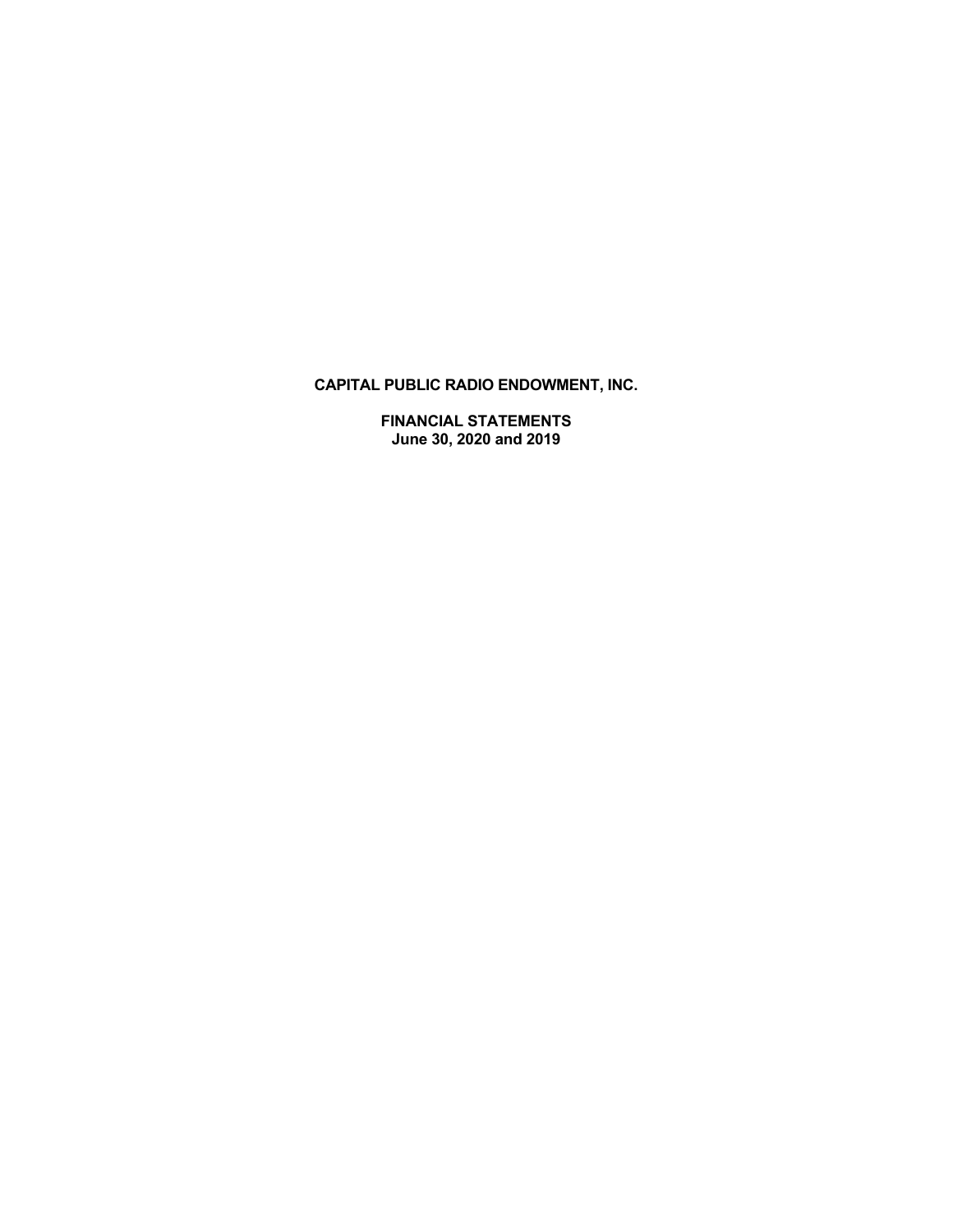# CONTENTS

| INDEPENDENT AUDITOR'S REPORT                                                                                                                                                  |                               |
|-------------------------------------------------------------------------------------------------------------------------------------------------------------------------------|-------------------------------|
| <b>FINANCIAL STATEMENTS</b><br><b>Statements of Financial Position</b><br><b>Statements of Activities</b><br><b>Statements of Cash Flows</b><br>Notes to Financial Statements | 2<br>$3 - 4$<br>5<br>$6 - 13$ |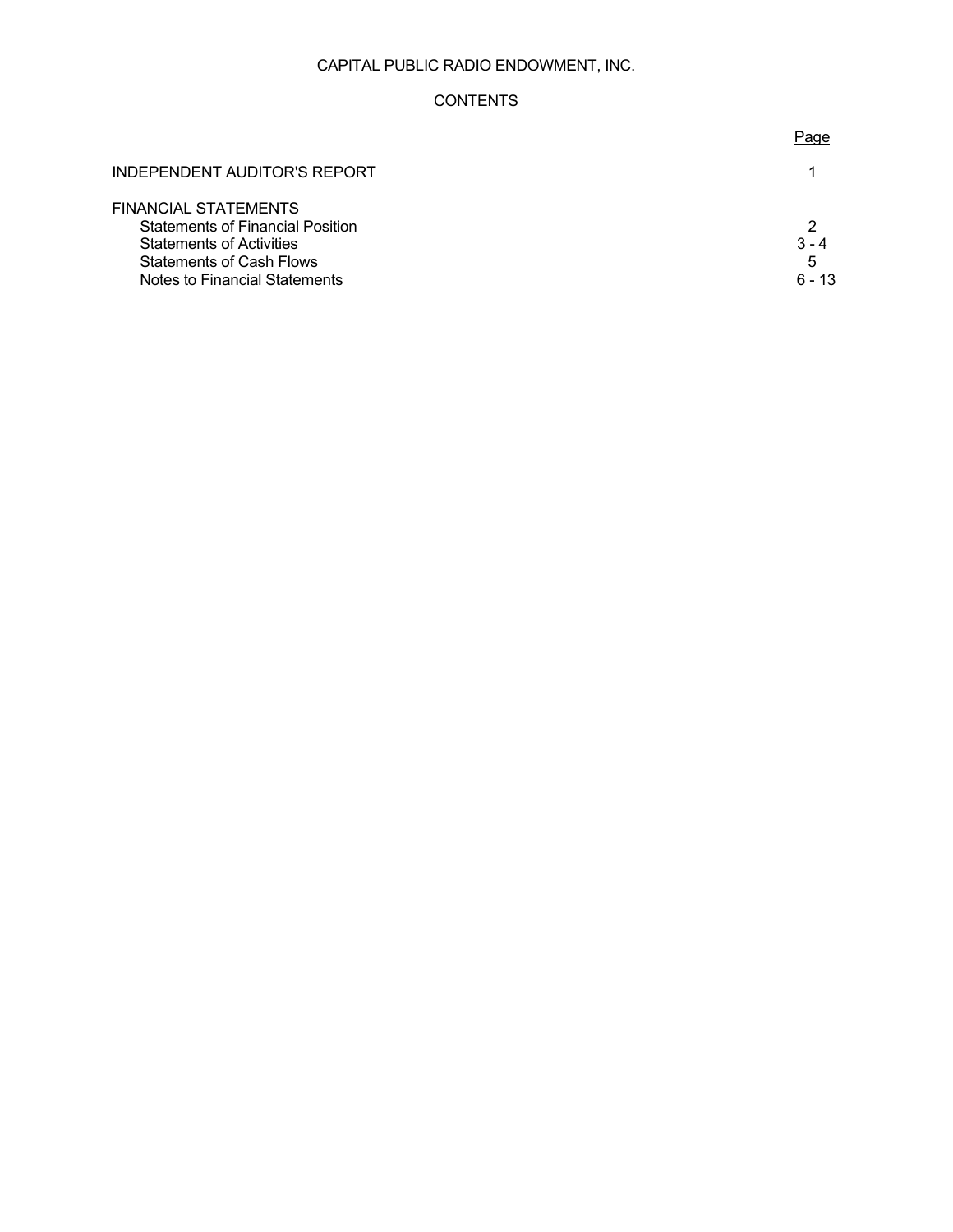### INDEPENDENT AUDITOR'S REPORT

To the Board of Directors Capital Public Radio Endowment, Inc. Sacramento, California

We have audited the accompanying financial statements of Capital Public Radio Endowment, Inc. (the "Endowment"), a nonprofit organization, which comprise the statements of financial position as of June 30, 2020 and 2019, and the related statements of activities and cash flows for the years then ended, and the related notes to the financial statements.

### **Management's Responsibility for the Financial Statements**

Management is responsible for the preparation and fair presentation of these financial statements in accordance with accounting principles generally accepted in the United States of America; this includes the design, implementation, and maintenance of internal control relevant to the preparation and fair presentation of financial statements that are free from material misstatement, whether due to fraud or error.

### **Auditor's Responsibility**

Our responsibility is to express an opinion on these financial statements based on our audits. We conducted our audits in accordance with auditing standards generally accepted in the United States of America. Those standards require that we plan and perform the audit to obtain reasonable assurance about whether the financial statements are free from material misstatement.

An audit involves performing procedures to obtain audit evidence about the amounts and disclosures in the financial statements. The procedures selected depend on the auditor's judgment, including the assessment of the risks of material misstatement of the financial statements, whether due to fraud or error. In making those risk assessments, the auditor considers internal control relevant to the entity's preparation and fair presentation of the financial statements in order to design audit procedures that are appropriate in the circumstances, but not for the purpose of expressing an opinion on the effectiveness of the entity's internal control. Accordingly, we express no such opinion. An audit also includes evaluating the appropriateness of accounting policies used and the reasonableness of significant accounting estimates made by management, as well as evaluating the overall presentation of the financial statements.

We believe that the audit evidence we have obtained is sufficient and appropriate to provide a basis for our audit opinion.

## **Opinion**

In our opinion, the financial statements referred to above present fairly, in all material respects, the financial position of Capital Public Radio Endowment, Inc. as of June 30, 2020 and 2019, and the changes in its net assets and its cash flows for the years then ended in accordance with accounting principles generally accepted in the United States of America.

Propp Christensen Caniglia LLP

December 8, 2020 Roseville, California

Christensen Caniglia

9261 Sierra College Boulevard Roseville, California 95661 916.751.2900 916.751.2979 FAX pccllp.com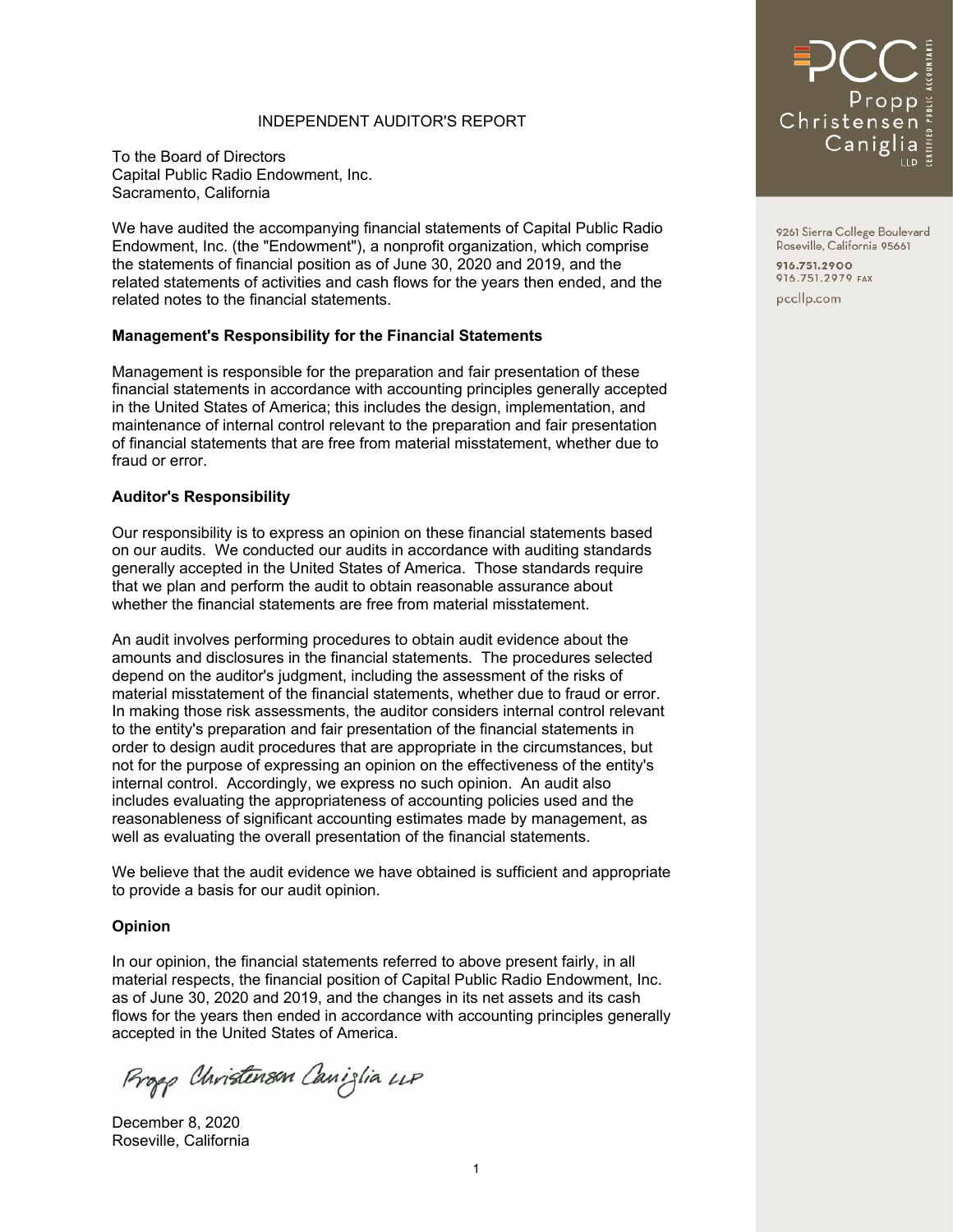# STATEMENTS OF FINANCIAL POSITION June 30, 2020 and 2019

### ASSETS

|                                                          | 2020            | 2019            |
|----------------------------------------------------------|-----------------|-----------------|
| Current assets:                                          |                 |                 |
| Cash and cash equivalents                                | \$<br>179,804   | \$<br>82,784    |
| Investments                                              | 1,637,890       | 1,657,433       |
| Land                                                     | 67,589          | 67,589          |
| Pledges receivable, net                                  | 10,553          | 11,262          |
| Receivable from related party, net                       |                 | 7,671           |
| Total current assets                                     | 1,895,836       | 1,826,739       |
| Pledges receivable, net of current portion and allowance | 5,811           | 9,075           |
| <b>Total assets</b>                                      | 1,901,647       | 1,835,814       |
| LIABILITIES AND NET ASSETS                               |                 |                 |
| Current liabilities:                                     |                 |                 |
| Due to related party, net                                | \$<br>37,573    | \$              |
| Net assets:                                              |                 |                 |
| Without donor restrictions                               | 370,679         | 370,679         |
| With donor restriction                                   | 1,493,395       | 1,465,135       |
| Total liabilities and net assets                         | \$<br>1,901,647 | \$<br>1,835,814 |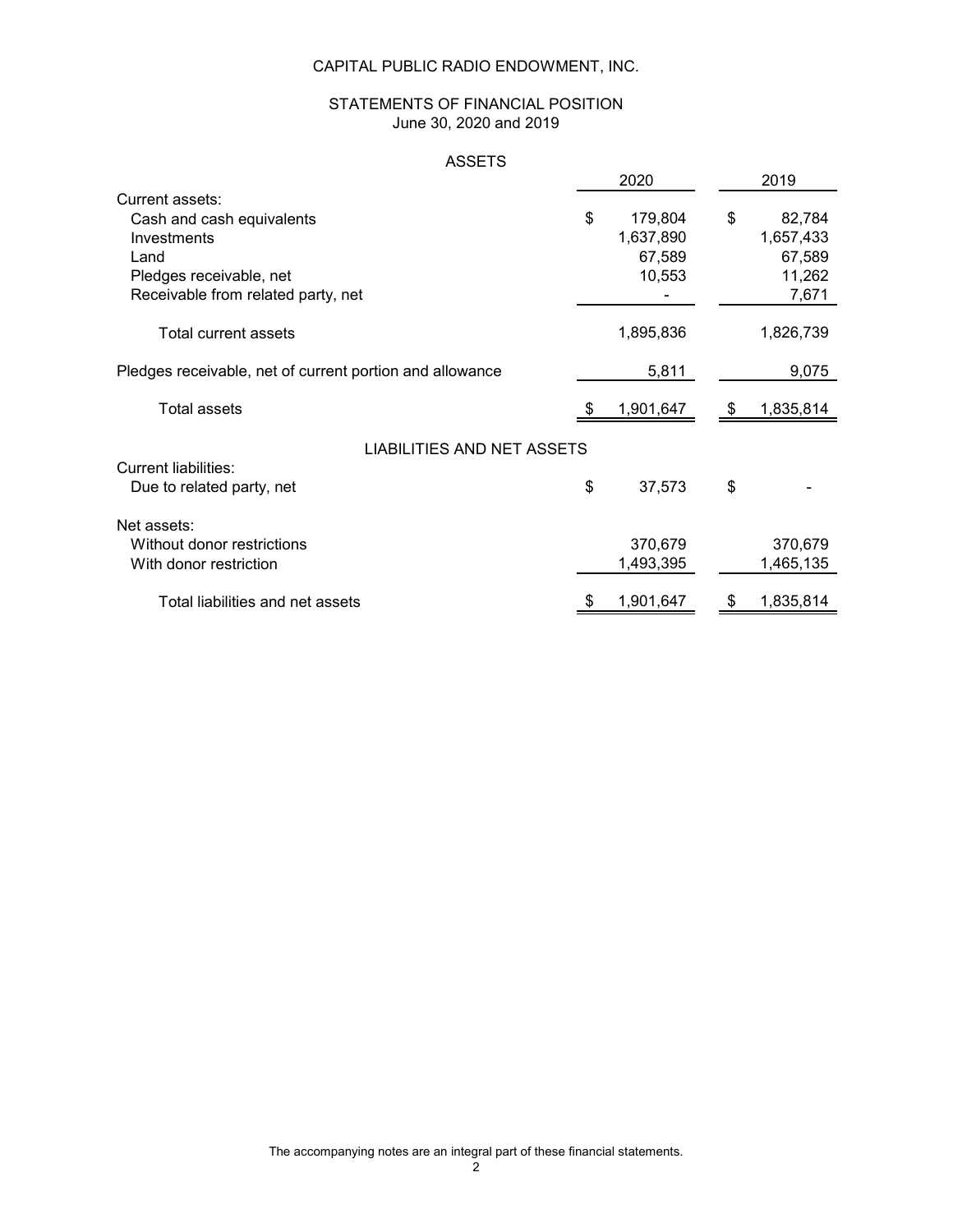# STATEMENTS OF ACTIVITIES For the Years Ended June 30, 2020 and 2019

|                                                                                         | <b>Without Donor</b><br>Restrictions | <b>With Donor</b><br>Retrictions |                   | 2020<br>Total |                 |
|-----------------------------------------------------------------------------------------|--------------------------------------|----------------------------------|-------------------|---------------|-----------------|
| Revenue and support:<br>Donor contributions                                             | \$                                   |                                  |                   |               | 103,179         |
| Net return on investments                                                               |                                      | \$                               | 103,179<br>59,215 | \$            | 59,215          |
| Total revenue and support                                                               |                                      |                                  | 162,394           |               | 162,394         |
| Net assets released from restrictions                                                   | 134,134                              |                                  | (134,134)         |               |                 |
| Total revenue and support and<br>net assets released from<br>restrictions               | 134,134                              |                                  | 28,260            |               | 162,394         |
| Expenditures:<br>Program services:<br>Board approved distributions<br>Support services: | 80,000                               |                                  |                   |               | 80,000          |
| Professional<br>and administrative fees<br>Property taxes                               | 47,302<br>6,832                      |                                  |                   |               | 47,302<br>6,832 |
| Total expenditures                                                                      | 134,134                              |                                  |                   |               | 134,134         |
| Change in net assets                                                                    |                                      |                                  | 28,260            |               | 28,260          |
| Net assets, beginning of year                                                           | 370,679                              |                                  | 1,465,135         |               | 1,835,814       |
| Net assets, end of year                                                                 | \$<br>370,679                        | \$                               | 1,493,395         | \$            | 1,864,074       |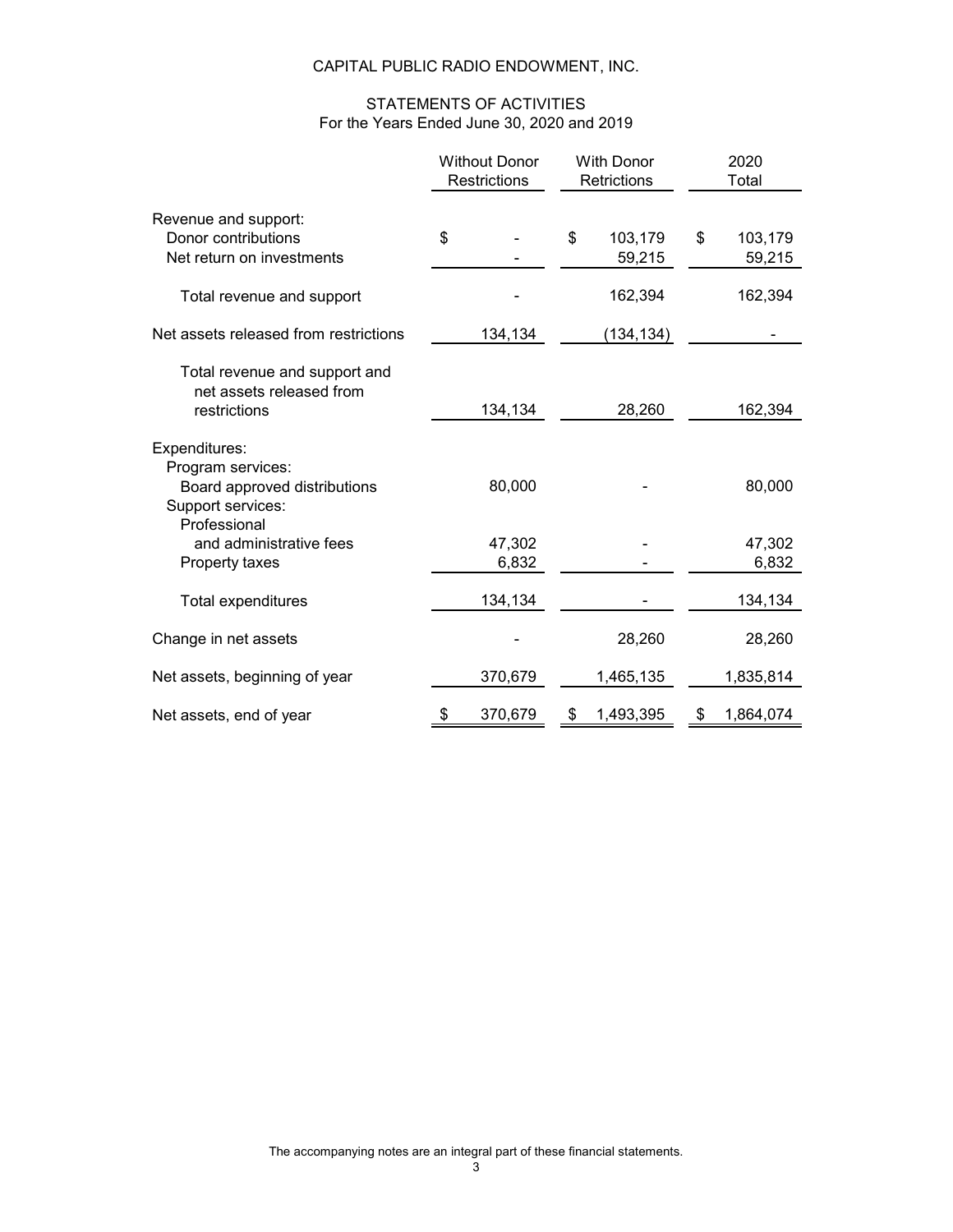### STATEMENTS OF ACTIVITIES (CONTINUED) For the Years Ended June 30, 2020 and 2019

|                                                                                                         | <b>Without Donor</b><br>Restrictions |                 | <b>With Donor</b><br>Retrictions |                   |    |                   | 2019<br>Total |  |
|---------------------------------------------------------------------------------------------------------|--------------------------------------|-----------------|----------------------------------|-------------------|----|-------------------|---------------|--|
| Revenue and support:<br>Donor contributions<br>Net return on investments                                | \$                                   |                 | \$                               | 65,449<br>171,490 | \$ | 65,449<br>171,490 |               |  |
| Total revenue and support                                                                               |                                      |                 |                                  | 236,939           |    | 236,939           |               |  |
| Net assets released from restrictions                                                                   |                                      | 212,919         |                                  | (212, 919)        |    |                   |               |  |
| Total revenue and support and<br>net assets released from<br>restrictions                               |                                      | 212,919         |                                  | 24,020            |    | 236,939           |               |  |
| Expenditures:<br>Program services:<br>Board approved distributions<br>Support services:<br>Professional |                                      | 181,456         |                                  |                   |    | 181,456           |               |  |
| and administrative fees<br>Property taxes                                                               |                                      | 23,028<br>8,435 |                                  |                   |    | 23,028<br>8,435   |               |  |
| Total expenditures                                                                                      |                                      | 212,919         |                                  |                   |    | 212,919           |               |  |
| Change in net assets                                                                                    |                                      |                 |                                  | 24,020            |    | 24,020            |               |  |
| Net assets, beginning of year                                                                           |                                      | 370,679         |                                  | 1,441,115         |    | 1,811,794         |               |  |
| Net assets, end of year                                                                                 | \$                                   | 370,679         | \$                               | 1,465,135         | \$ | 1,835,814         |               |  |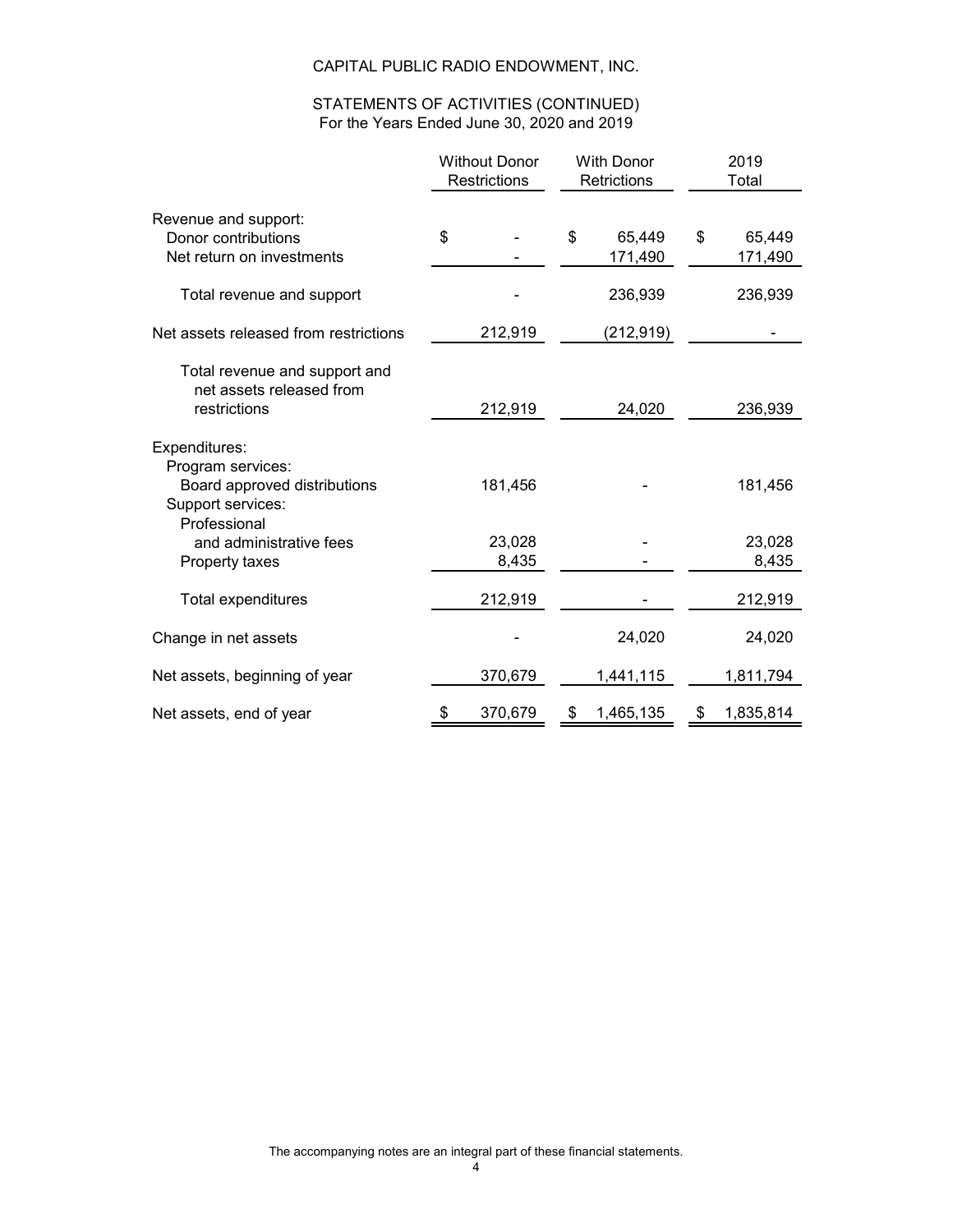# For the Years Ended June 30, 2020 and 2019 STATEMENTS OF CASH FLOWS

|                                                      | 2020 |           | 2019 |            |
|------------------------------------------------------|------|-----------|------|------------|
| Cash flows from operating activities:                |      |           |      |            |
| Change in net assets                                 | \$   | 28,260    | \$   | 24,020     |
| Adjustments to reconcile change in net assets to     |      |           |      |            |
| net cash provided by (used in) operating activities: |      |           |      |            |
| Donor restricted contributions                       |      | (75, 460) |      | (75, 460)  |
| Net realized and unrealized gains                    |      | (39, 970) |      | (148, 781) |
| Changes in operating assets and liabilities:         |      |           |      |            |
| Pledges receivable                                   |      | 3,973     |      | 678        |
| Due to related party                                 |      | 45,244    |      | (24, 205)  |
| Net cash used in operating activities                |      | (37, 953) |      | (223,748)  |
|                                                      |      |           |      |            |
| Cash flows from investing activities:                |      |           |      |            |
| Purchases of investments                             |      | (631,003) |      | (352, 103) |
| Proceeds from sale of investments                    |      | 690,516   |      | 441,702    |
| Net cash provided by investing activities            |      | 59,513    |      | 89,599     |
|                                                      |      |           |      |            |
| Cash flows from financing activities:                |      |           |      |            |
| Permanently restricted contributions                 |      | 75,460    |      | 75,460     |
| Net change in cash and cash equivalents              |      | 97,020    |      | (58, 689)  |
|                                                      |      |           |      |            |
| Cash and cash equivalents, beginning of year         |      | 82,784    |      | 141,473    |
| Cash and cash equivalents, end of year               | S    | 179,804   |      | 82,784     |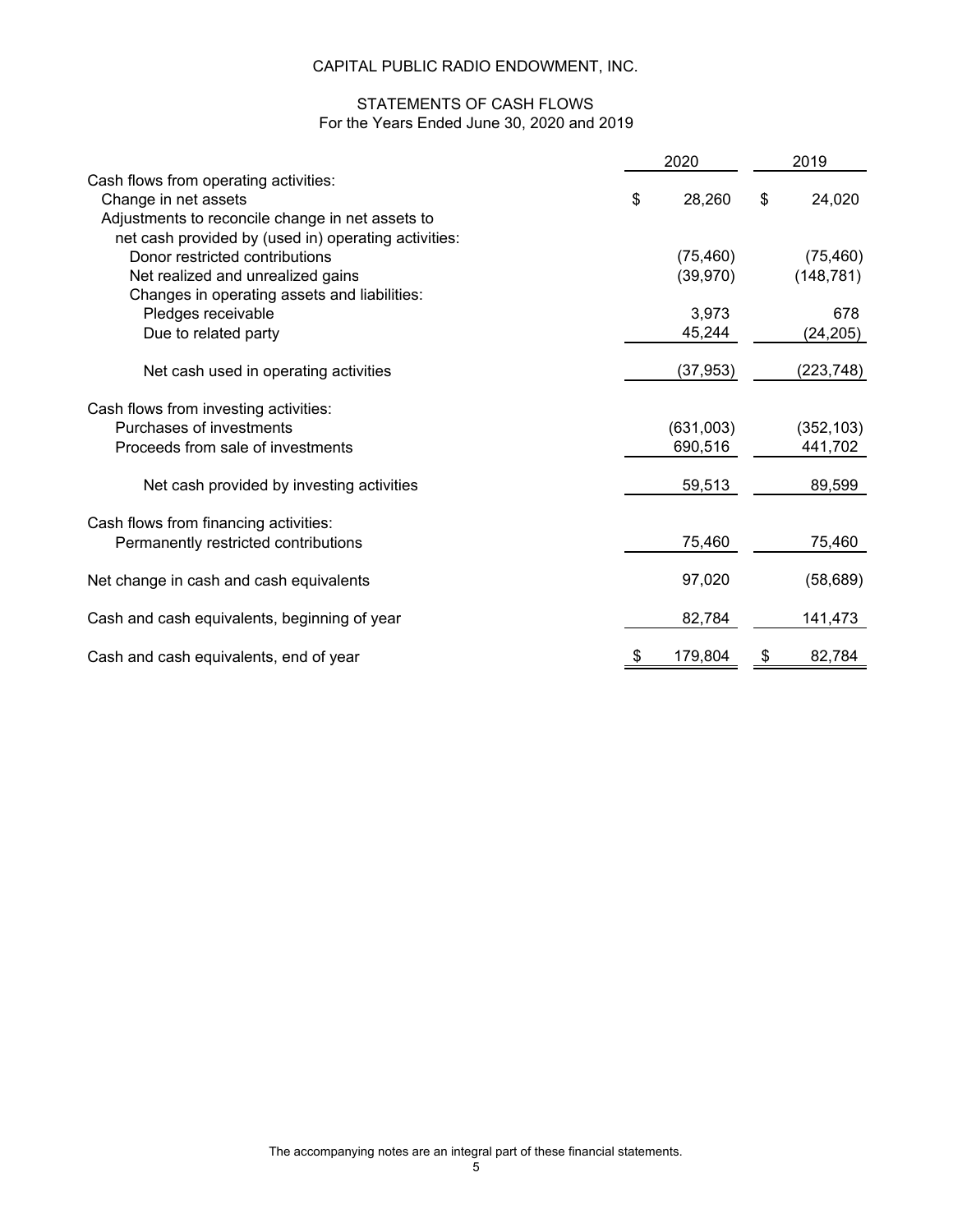NOTES TO FINANCIAL STATEMENTS June 30, 2020 and 2019

# NOTE 1: NATURE OF ORGANIZATION

Capital Public Radio Endowment, Inc. (the "Endowment"), is a nonprofit public benefit organization, specifically organized for the benefit of Capital Public Radio, Inc. (the "Station") and other similar organizations providing information, music, and arts.

The Endowment's primary activity is overseeing an endowment fund consisting of both restricted and unrestricted cash and investments.

## NOTE 2: SUMMARY OF SIGNIFICANT ACCOUNTING POLICIES

#### *Basis of Accounting*

The financial statements of the Endowment have been prepared on the accrual basis of accounting and accordingly reflect all significant receivables, payables, and other liabilities.

#### *Basis of Presentation*

In August 2016, the Financial Accounting Standards Board issued Accounting Standards Update 2016-14 Not-for-Profit Entities Presentation of Financial Statements of Not-for-Profit Entities. The amendments in this update are designed to improve the presentation of net assets classification requirements and the information presented in financial statements and notes about a not-for-profit entity's liquidity, financial performance, and cash flows. The Endowment has retrospectively adopted the provision as of June 30, 2019.

The Endowment presents its financial statements in accordance with FASB ASC Topic 958, Subtopic 210 (FASB ASC 958-210), Presentation of Financial Statements of Not-for-Profit Entities. Under FASB ASC 958-210, the Endowment is required to report information regarding its financial position and activities according to the following two classes of net assets: net assets without donor restrictions and net assets with donor restrictions.

Net assets without donor restrictions - Net assets that are not subject to stipulations;

Net assets with donor restrictions - Net assets that are subject to stipulations that will be met by actions or the passage of time.

Revenues and gains and losses on investments are reported as changes in net assets without donor restrictions unless use of the related assets is limited by donor-imposed restrictions. Expenses are reported as decreases in net assets without donor restrictions. Expirations of donor restrictions on net assets (i.e., the donor-stipulated purpose has been fulfilled, and/or the stipulated time period has elapsed) are reported as reclassifications between the applicable classes of net assets.

#### *Revenue Recognition*

In accordance with the provisions of Financial Accounting Standards Board Accounting Standards Codification Topic 958-605, *Not-for-Profit Entities – Revenue Recognition* (FASB ASC 958-605)*,* unconditional contributions are generally recognized as revenues or gains in the period received and as assets, decreases of liabilities, or expenses depending on the form of the benefits received. Unconditional promises to give (pledges) are recognized as revenues once a valid pledge has been received. The receivable and the corresponding revenue are recognized concurrently. Conditional contributions and pledges are recorded when the conditions have been met.

Receivable balances are stated at unpaid balance, less an allowance for doubtful accounts. The Endowment provides for losses on receivable balances using the allowance method. This method is based on experience and other circumstances which may affect the collectability of the balance. Uncollectible receivables are charged off when management determines the receivable will not be collected.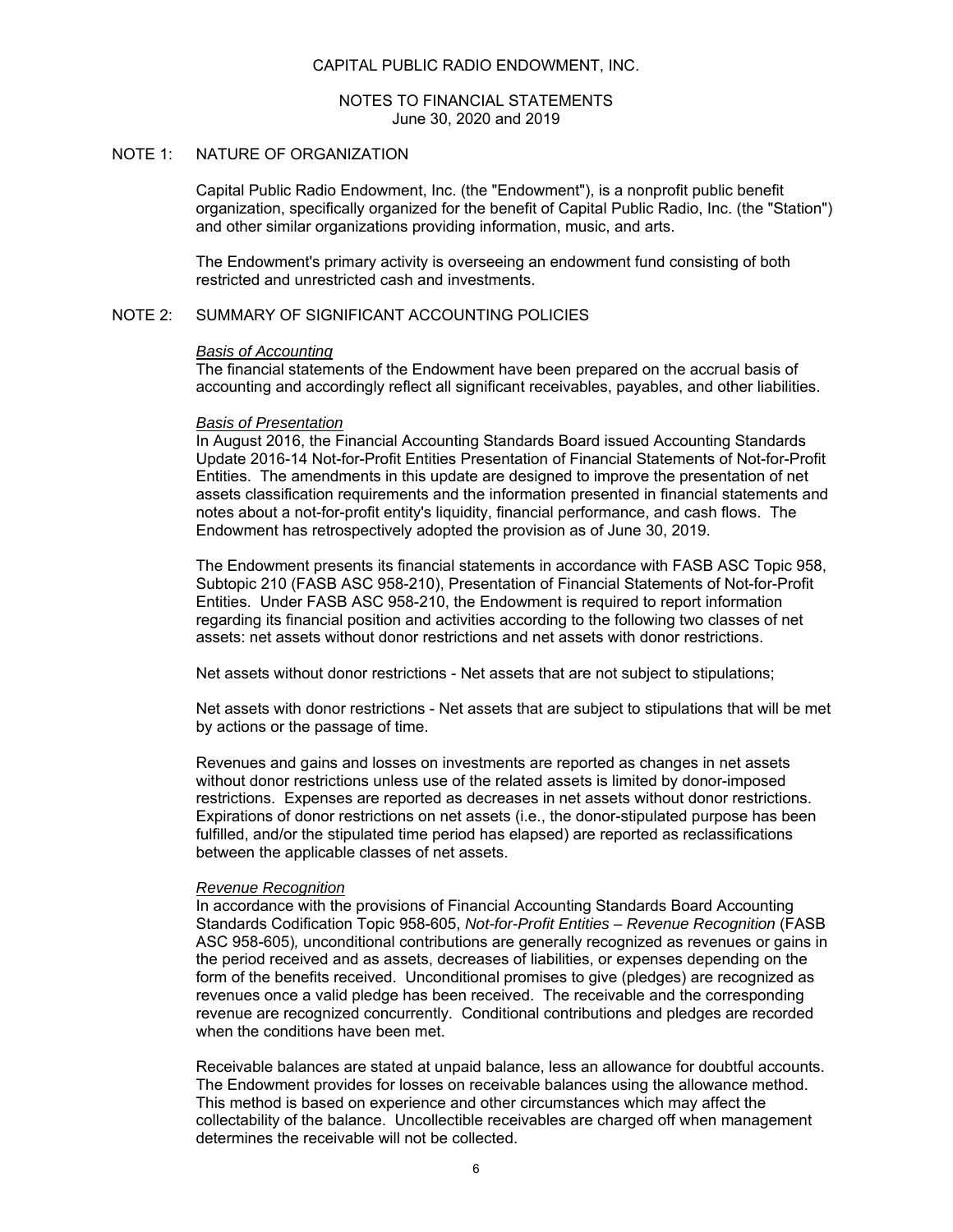### NOTES TO FINANCIAL STATEMENTS June 30, 2020 and 2019

### NOTE 2: SUMMARY OF SIGNIFICANT ACCOUNTING POLICIES (CONTINUED)

#### *Revenue Recognition (Continued)*

In June 2018, the FASB issued ASU No. 2018-08 "Not-for-Profit Entities (Topic 958)". The ASU provides an update to clarify and improve the scope and the accounting guidance for contributions received and contributions made. The amendments in this update should assist entities in (1) evaluating whether transactions should be accounted for as contributions (nonreciprocal transactions) within the scope of Topic 958, Not-for-Profit Entities, or as exchange (reciprocal) transactions subject to other guidance and (2) determining whether a contribution is conditional. The Endowment has retrospectively adopted the provision as of June 30, 2020 with no effect to previously reported net asset balances.

#### *Land*

Land consists of a permanently restricted piece of property where a transmitting tower owned by the Station currently resides.

#### *Donated Assets*

In accordance with the provisions of FASB ASC 958-605*,* donated marketable securities and other non-cash donations received are valued at fair value at the date of contribution.

#### *Cash and Cash Equivalents*

Cash equivalents consist of all highly liquid investments with original maturities of three months or less.

#### *Concentration of Credit Risk*

The Endowment maintains its cash and cash equivalents and investments with a brokerage company who is a member of the Securities Investor Protection Corporation. The cash and securities are insured up to \$500,000 in the event the brokerage firm goes out of business.

#### *Marketable Securities*

Marketable equity securities and debt securities which are held to maturity are valued at fair market value with realized and unrealized gains and losses reflected in the statement of activities.

#### *Endowment*

The Endowment consists of a fund established to provide funding to the Station and includes donor-restricted endowment funds. As required by generally accepted accounting principles, net assets associated with endowment funds are classified and reported based on the existence or absence of donor-imposed restrictions.

The board of directors has interpreted the Uniform Prudent Management of Institutional Funds Act ("UPMIFA") as requiring the preservation of the fair value of the original gift as of the gift date of the donor-restricted endowment funds, absent explicit donor stipulations to the contrary. As a result of this interpretation, the Endowment classifies the following as net assets with donor restrictions: (1) the original value of gifts donated to the permanent endowment, (2) the original value of subsequent gifts to the permanent endowment, and (3) accumulations to the permanent endowment made in accordance with the direction of the applicable donor gift instrument at the time the accumulation is added to the fund. The remaining portion of the endowment fund is classified as subject to donor restrictions until those amounts are appropriated for expenditure in a manner consistent with the standard of prudence prescribed by UPMIFA. In accordance with UPMIFA, the following factors are considered in making a determination to appropriate or to accumulate donor-restricted endowment funds: (1) the duration and preservation of the fund, (2) the purposes of the Endowment and the donor-restricted endowment fund, (3) the general economic conditions, (4) the possible effect of inflation and deflation, (5) the expected total return from income and the appreciation of investments, (6) the other resources of the Endowment, and (7) the investment policies of the Endowment.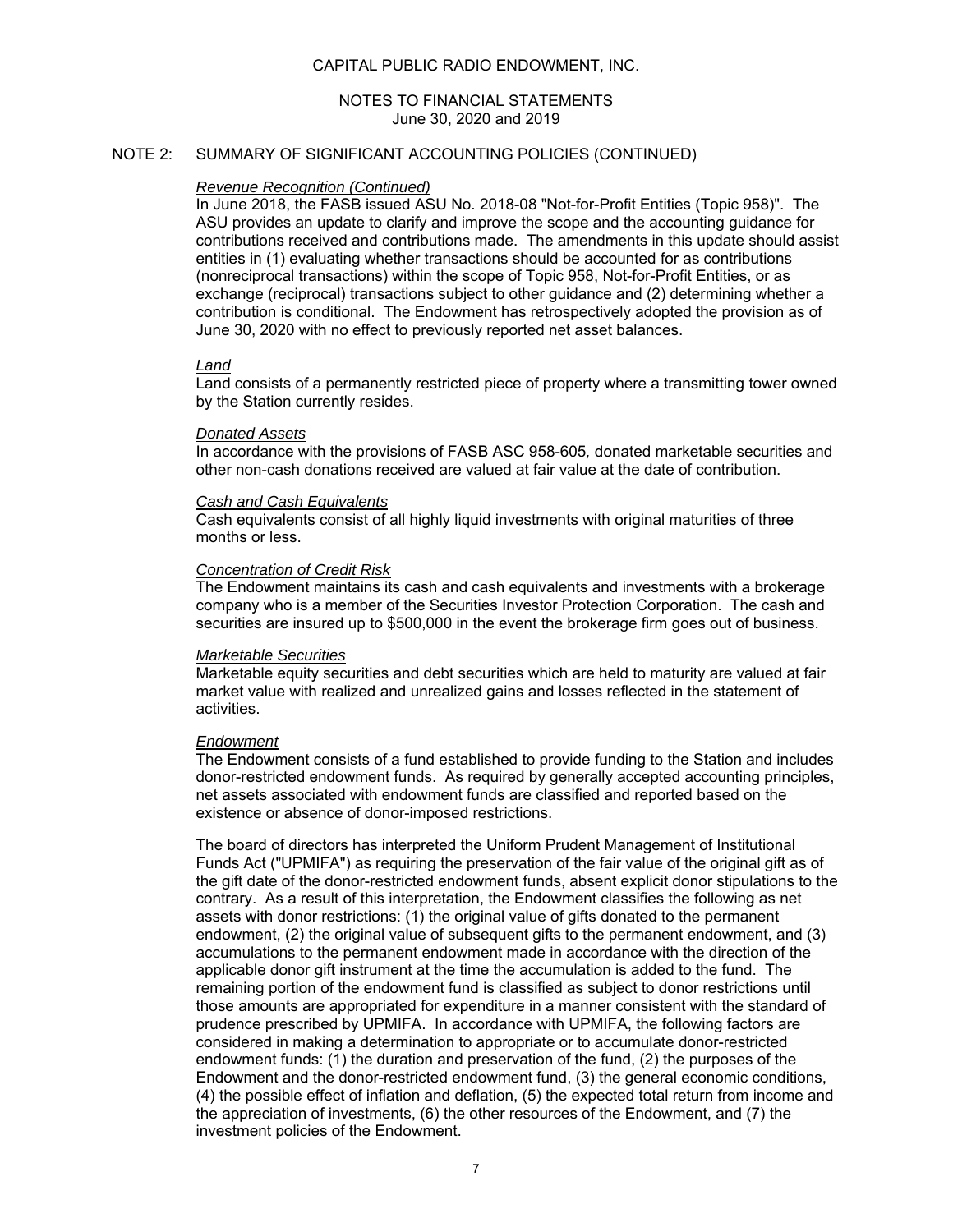### NOTES TO FINANCIAL STATEMENTS June 30, 2020 and 2019

## NOTE 2: SUMMARY OF SIGNIFICANT ACCOUNTING POLICIES (CONTINUED)

#### *Endowment (Continued)*

The Endowment has adopted investment and spending policies, approved by the board of directors, for endowment assets that attempt to provide a predictable stream of funding to supported programs while seeking to maintain the purchasing power of the endowment assets long-term. To satisfy its long-term rate-of-return objectives, the Endowment relies on a total return strategy in which investment returns are achieved through both capital appreciation (realized and unrealized) and current yield (interest and dividends). The Endowment targets a diversified asset allocation that places a greater emphasis on equitybased investments to achieve its long-term return objectives within prudent risk constraints.

The Endowment may, at the discretion of the board of directors, appropriate for distribution amounts which exceed the planned minimum accumulation of the fund if approved by a majority of the board. In establishing this policy, the Endowment considered the long-term expected return on endowment funds. Accordingly, over the long-term, the Endowment expects the current spending policy to allow endowment funds to reach and maintain certain minimum levels, which have been established by the donors and the board. This is consistent with the Endowment's objective to maintain the purchasing power of the endowment assets held in perpetuity or for a specified term, as well as to provide additional real growth through new gifts and investment returns.

The endowment fund consists of monetary funds and investments comprised of equity securities stated at fair value based on quoted market prices. Investment income and realized and unrealized gains and losses are reflected in the statement of activities as increases or decreases in net assets with donor restrictions. Net assets with donor restrictions are reclassified to net assets without donor restrictions and reported in the statement of activities as net assets released from restrictions upon satisfaction of the time or purpose restriction.

#### *Income Taxes*

The Endowment is exempt from income taxes under the provisions of the Internal Revenue Code Section 501(c)(3) and from franchise taxes under the provisions of the California Revenue and Taxation Code Section 23701d, except as they may be levied for unrelated business income. After they are filed, the Endowment's income tax returns remain subject to examination by taxing authorities generally three years for federal returns and four years for state returns.

#### *Fair Value Measurements*

The Endowment has implemented the provisions of Financial Accounting Standards Board Accounting Standards Codification Topic 820, Subtopic 10, *Fair Value Measurements and Disclosures* (FASB ASC 820-10), which defines fair value, establishes a framework for measuring fair value, and expands disclosure requirements for fair value measurements. FASB ASC 820-10 defines fair value as the exchange price that would be received for an asset or paid to transfer a liability (an exit price) in the principal or most advantageous market for the asset or liability in an orderly transaction between market participants on the measurement date. The Endowment determines the fair values of its assets and liabilities based on the fair value hierarchy established in FASB ASC 820-10. The standard describes three levels of inputs that may be used to measure fair value. Level 1 inputs are quoted prices (unadjusted) in active markets for identical assets or liabilities that the Endowment has the ability to access at the measurement date. An active market is a market in which transactions occur with sufficient frequency and volume to provide pricing information on an ongoing basis. Level 2 inputs are inputs other than quoted prices that are observable for the asset or liability, either directly or indirectly. Level 3 inputs are unobservable inputs for the asset or liability.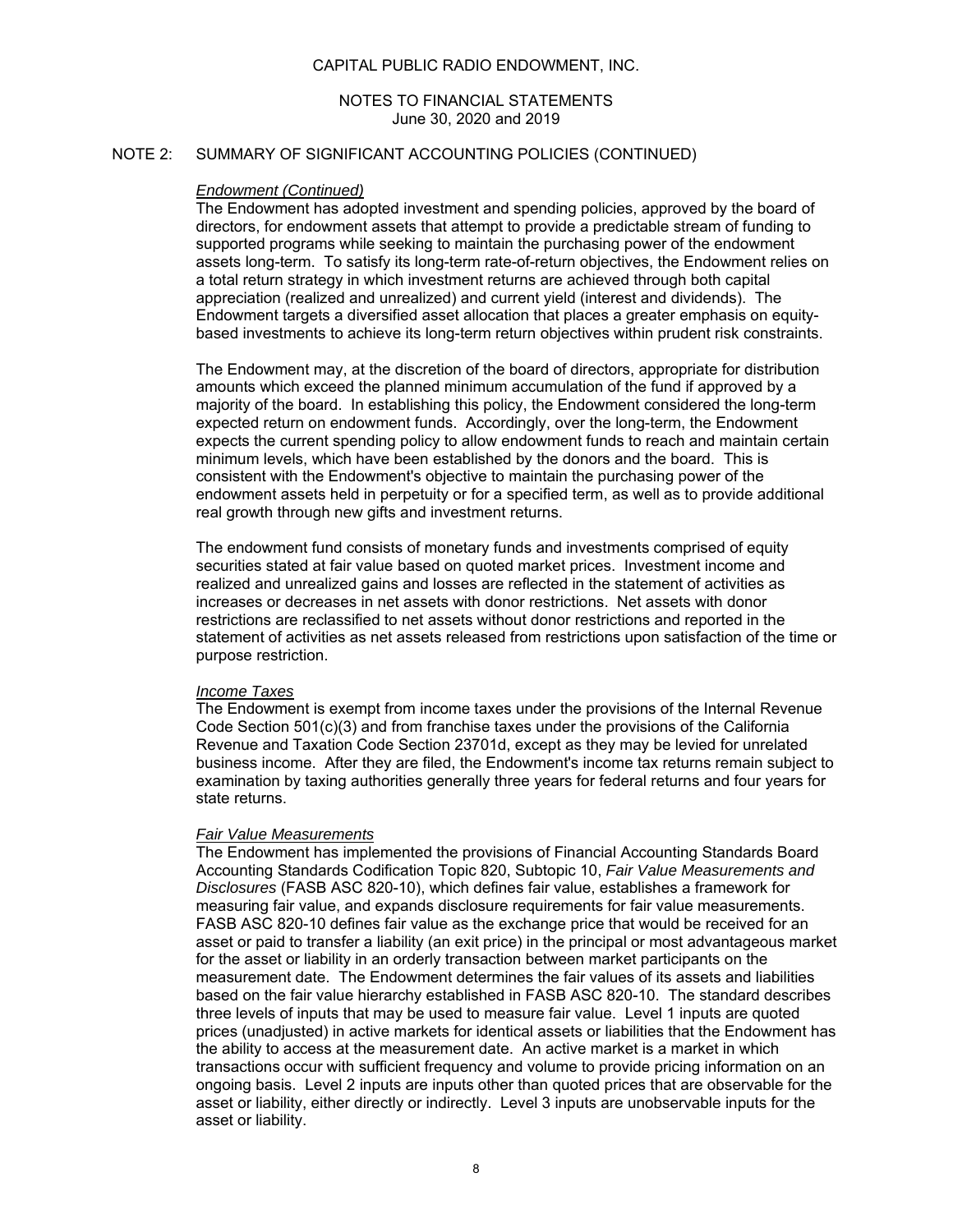NOTES TO FINANCIAL STATEMENTS June 30, 2020 and 2019

## NOTE 2: SUMMARY OF SIGNIFICANT ACCOUNTING POLICIES (CONTINUED)

#### *Fair Value Measurements (Continued)*

Unobservable inputs reflect the Endowment's own assumptions about the assumptions market participants would use in pricing the asset or liability (including assumptions about risk). Unobservable inputs are developed based on the best information available in the circumstances and may include the Endowment's own data.

The fair values of investments are based on unadjusted quoted market prices within active markets.

#### *Functional Expenses*

Functional expenses are allocated to program and supporting services based on direct expenditures incurred. Expenses not directly chargeable to a particular functional category are allocated based on an analysis of personnel time and space or other resources utilized for the related activities.

#### *Use of Estimates*

The presentation of financial statements in conformity with generally accepted accounting principles requires management to make estimates and assumptions that affect reported amounts of assets, liabilities, and disclosures at the date of the financial statements and that also affect reported amounts of revenue and expenses during the reporting period. Accordingly, actual results could differ from those estimates.

# *Subsequent Events*

The COVID-19 outbreak in the United States has caused significant disruption in the financial markets, impacting investment values and return on investments. While the disruption is currently expected to be temporary, there is considerable uncertainty around its duration and the impact it will have on investment return. The Endowment expects this matter to negatively impact its operating environment; however, the related financial impact and duration cannot be reasonably estimated at this time. Events and transactions have been evaluated for potential recognition or disclosure through December 8, 2020, the date that the financial statements were available to be issued.

## NOTE 3: LIQUIDITY AND AVAILABILITY OF FINANCIAL ASSETS

As part of the Endowment's liquidity management, the Endowment has a policy to structure its financial assets to be available as its general expenditures, liabilities and other obligations come due.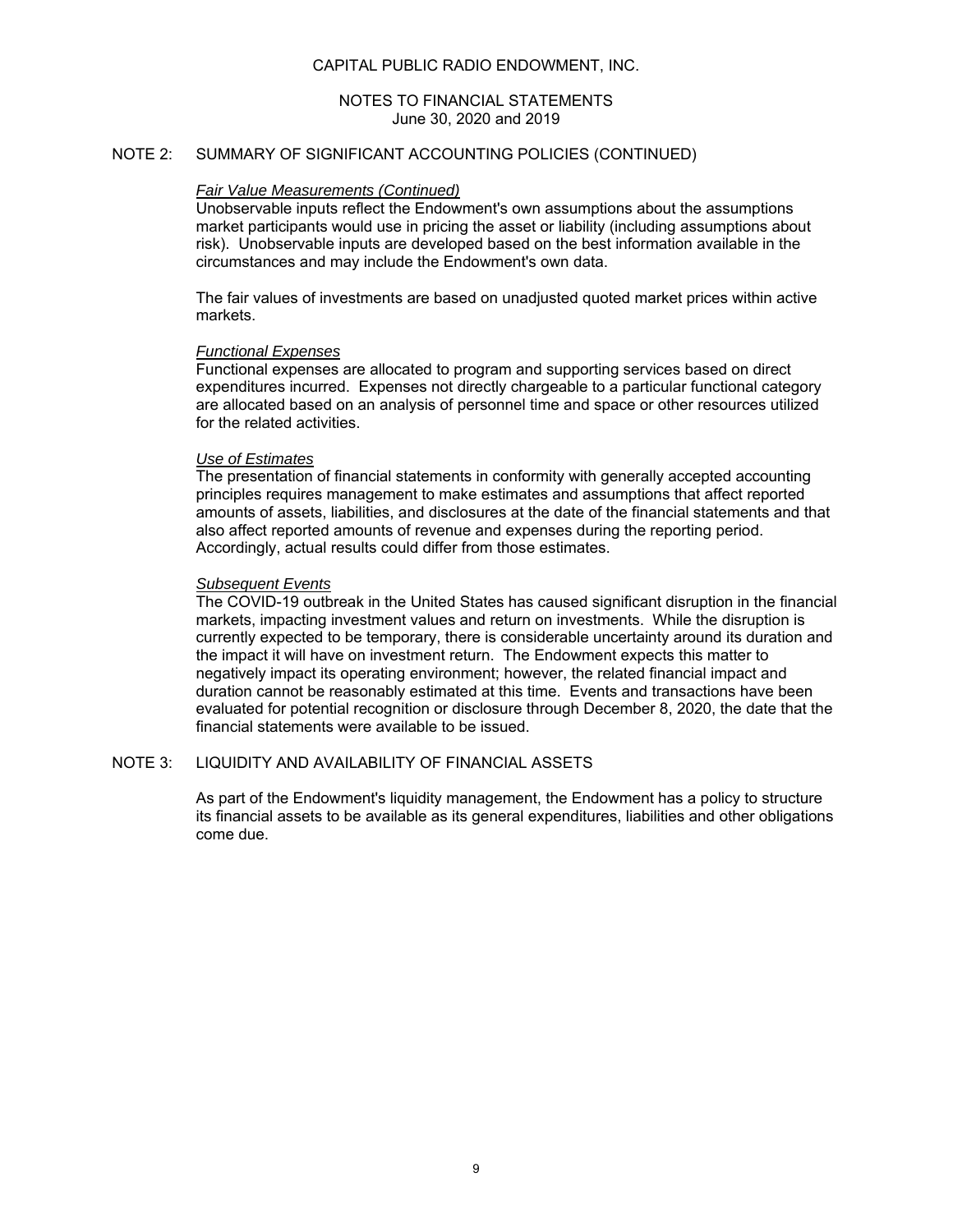# NOTES TO FINANCIAL STATEMENTS June 30, 2020 and 2019

# NOTE 3: LIQUIDITY AND AVAILABILITY OF FINANCIAL ASSETS (CONTINUED)

The Endowment's financial assets available within one year of the balance sheet date for general expenditure are as follows:

|                                                                                                                                 | 2020                                 | 2019                                         |  |  |  |
|---------------------------------------------------------------------------------------------------------------------------------|--------------------------------------|----------------------------------------------|--|--|--|
| Cash and cash equivalents<br>Investments<br>Pledges receivable, net<br>Receivable from related party, net                       | 179,804<br>\$<br>1,637,890<br>10,553 | 82,784<br>\$<br>1,657,433<br>11,262<br>7,671 |  |  |  |
| <b>Financial assets</b>                                                                                                         | 1,828,247                            | 1,759,150                                    |  |  |  |
| Less those unavailable for general expenditure<br>within one year, due to purpose and time<br>restrictions stipulated by donors | (1,425,806)                          | (1, 397, 546)                                |  |  |  |
| Financial assets available to meet cash needs<br>for general expenditures within one year                                       | 402,441<br>\$                        | 361.604                                      |  |  |  |

## NOTE 4: INVESTMENTS

Investments consist of the following at June 30, 2020 and 2019:

|                        |     | 2020      |             |      | 2019    |             |  |  |
|------------------------|-----|-----------|-------------|------|---------|-------------|--|--|
|                        |     |           | Market      |      |         | Market      |  |  |
|                        |     | Cost      | Value       | Cost |         | Value       |  |  |
|                        |     |           |             |      |         |             |  |  |
| <b>Stocks</b>          | \$  | 566,420   | \$1,096,558 | \$   | 680,559 | \$1,296,480 |  |  |
| Exchange-traded and    |     |           |             |      |         |             |  |  |
| closed-end funds       |     | 124,577   | 185,230     |      | 130,405 | 198,827     |  |  |
| Corporate fixed income |     | 76,814    | 77,248      |      |         |             |  |  |
| Government securities  |     | 273,238   | 278,854     |      | 159,106 | 162,126     |  |  |
|                        |     |           |             |      |         |             |  |  |
| Total                  | \$. | 1,041,049 | \$1,637,890 | \$   | 970,070 | \$1,657,433 |  |  |
|                        |     |           |             |      |         |             |  |  |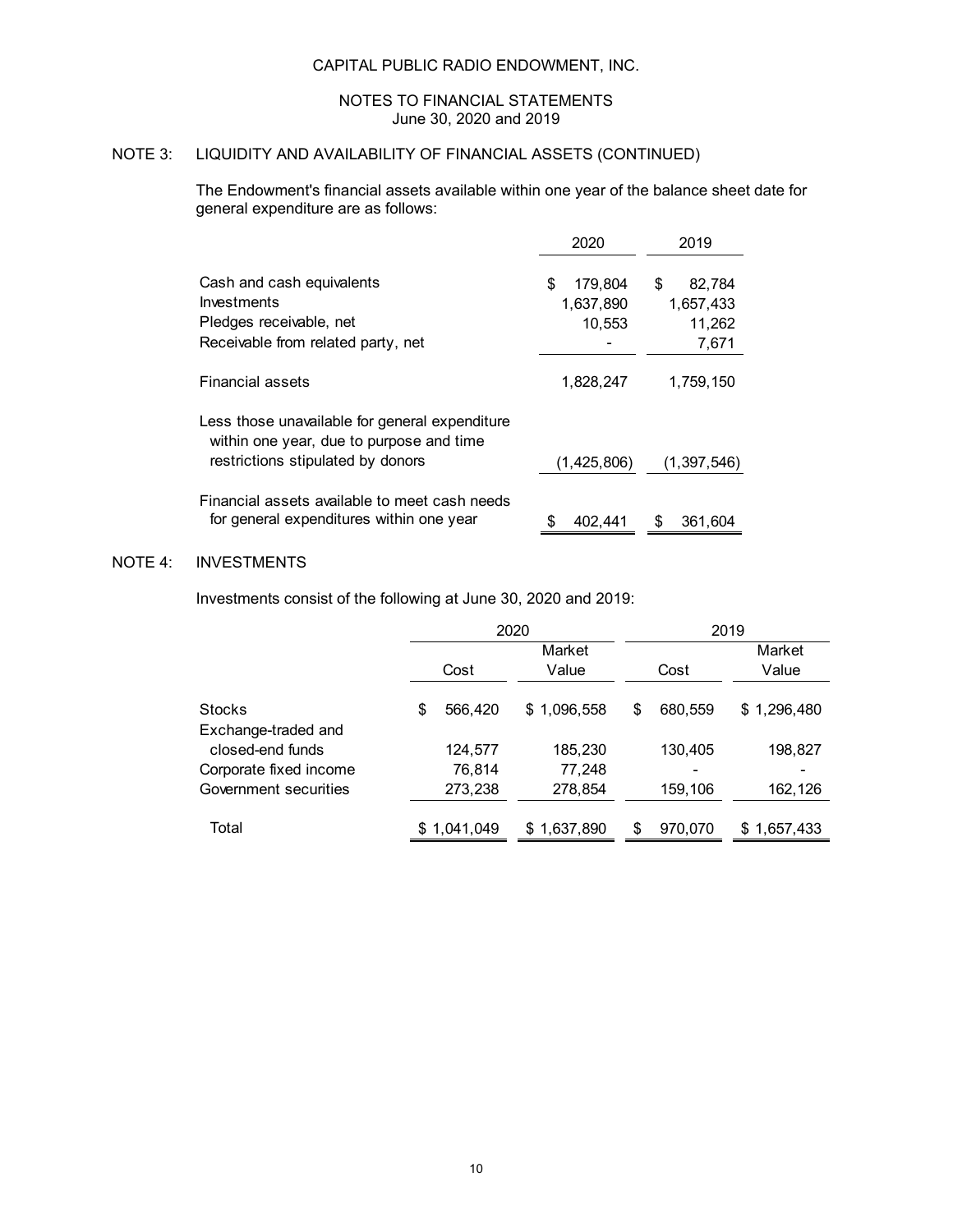# NOTES TO FINANCIAL STATEMENTS June 30, 2020 and 2019

# NOTE 5: PLEDGES RECEIVABLE

Pledges receivable consist of the following at June 30, 2020 and 2019:

|                                                                                                                   |    | 2020                       | 2019 |                            |  |
|-------------------------------------------------------------------------------------------------------------------|----|----------------------------|------|----------------------------|--|
| Receivable in less than one year<br>Less allowance for doubtful accounts                                          | \$ | 12,416<br>(1,863)          | \$   | 13,250<br>(1,988)          |  |
| Current pledges receivable, net                                                                                   | £. | 10,553                     | S    | 11,262                     |  |
| Receivable in one to five years<br>Less discount to present value at 3.5%<br>Less allowance for doubtful accounts | \$ | 7,416<br>(493)<br>(1, 112) | \$   | 11,582<br>(770)<br>(1,737) |  |
| Noncurrent pledges receivable, net                                                                                | S  | 5.811                      | S    | 9.075                      |  |

# NOTE 6: FAIR VALUE MEASUREMENTS

The following tables set forth by level, within the fair value hierarchy, the Endowment's assets and liabilities that are measured at fair value on a recurring basis as of June 30, 2020 and 2019:

|                                         | Fair Values as of June 30, 2020 |    |         |         |  |             |
|-----------------------------------------|---------------------------------|----|---------|---------|--|-------------|
|                                         | Level 1                         |    | Level 2 | Level 3 |  | Total       |
| <b>Stocks</b>                           | \$1,096,558                     | \$ |         | \$      |  | \$1,096,558 |
| Exchange-traded and<br>closed-end funds | 185,230                         |    |         |         |  | 185,230     |
| Corporate fixed income                  | 77,248                          |    |         |         |  | 77,248      |
| Government securities                   | 278,854                         |    |         |         |  | 278,854     |
| Total                                   | \$1,637,890                     | S  |         | \$      |  | \$1,637,890 |
|                                         |                                 |    |         |         |  |             |

|                                         |             | Fair Values as of June 30, 2019 |  |         |  |             |  |  |
|-----------------------------------------|-------------|---------------------------------|--|---------|--|-------------|--|--|
|                                         | Level 1     | Level 2                         |  | Level 3 |  | Total       |  |  |
| Stocks                                  | \$1,296,480 | \$                              |  | \$      |  | \$1,296,480 |  |  |
| Exchange-traded and<br>closed-end funds | 198,827     |                                 |  |         |  | 198,827     |  |  |
| Government securities                   | 162,126     |                                 |  |         |  | 162,126     |  |  |
| Total                                   | \$1,657,433 | \$                              |  | \$      |  | \$1,657,433 |  |  |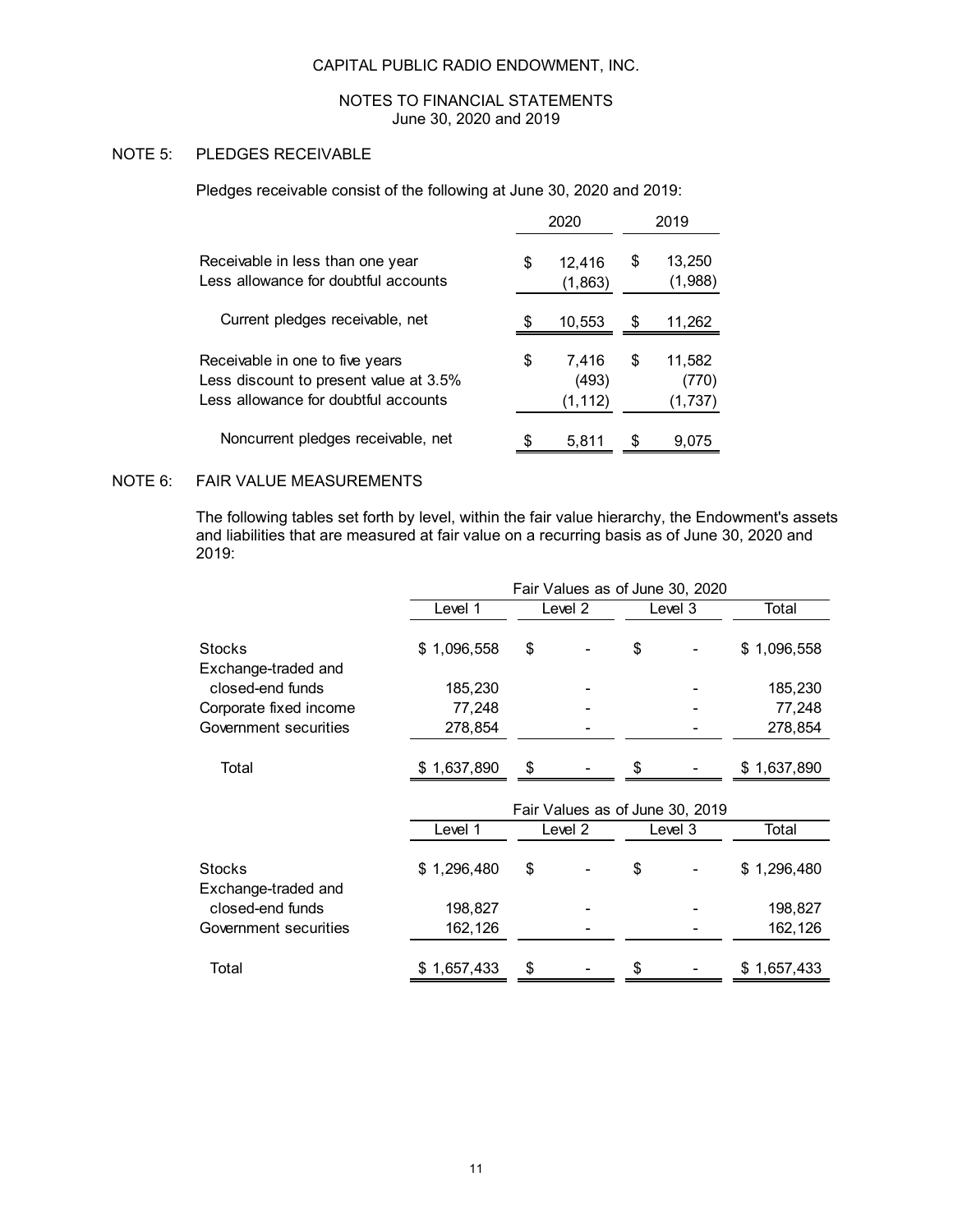# NOTES TO FINANCIAL STATEMENTS June 30, 2020 and 2019

# NOTE 7: NET ASSETS WITH DONOR RESTRICTIONS

At June 30, 2020 and 2019, net assets with donor restrictions are restricted for the following purposes:

|                                                                                                                                      | 2020 |                   |   | 2019              |
|--------------------------------------------------------------------------------------------------------------------------------------|------|-------------------|---|-------------------|
| Subject to expenditure for specifed purpose:<br>Subject to appropriations                                                            | S    | 527,432           | S | 602.351           |
| Not subject to appropriation or expenditure:<br>Land required to be held by the Station<br>Original donor-restricted endowment gifts |      | 67,589<br>898,374 |   | 67.589<br>795,195 |
| Total net assets with donor restrictions                                                                                             |      | \$1,493,395       |   | \$1,465,135       |

# NOTE 8: ENDOWMENT

The following is a reconciliation, classed by net assets, of the beginning and ending balances of the donor restricted endowment for the years ended June 30, 2020 and 2019:

|                                                         | Without<br>Donor<br><b>Restrictions</b> | <b>With Donor</b><br><b>Restrictions</b> | Total                |
|---------------------------------------------------------|-----------------------------------------|------------------------------------------|----------------------|
| Balance, June 30, 2018                                  | \$<br>370,679                           | \$1,441,115                              | \$1,811,794          |
| Donor contributions                                     |                                         | 65,449                                   | 65,449               |
| Interest and dividends<br>Net realized and              |                                         | 31,374                                   | 31,374               |
| unrealized gain/loss                                    |                                         | 148,781                                  | 148,781              |
| Released from restrictions                              | 212,919                                 | (212, 919)                               |                      |
| Board approved distributions<br>Investment advisory and | (181, 456)                              |                                          | (181, 456)           |
| administrative fees                                     | (23, 028)                               | (8,665)                                  | (31, 693)            |
| Property taxes                                          | (8, 435)                                |                                          | (8, 435)             |
| Balance, June 30, 2019<br>Donor contributions           | 370,679                                 | 1,465,135<br>103,179                     | 1,835,814<br>103,179 |
| Interest and dividends<br>Net realized and              |                                         | 27,839                                   | 27,839               |
| unrealized gain/loss                                    |                                         | 39,970                                   | 39,970               |
| Released from restrictions                              | 134,134                                 | (134, 134)                               |                      |
| Board approved distributions<br>Investment advisory and | (80,000)                                |                                          | (80,000)             |
| administrative fees                                     | (47, 302)                               | (8, 594)                                 | (55, 896)            |
| Property taxes                                          | (6, 832)                                |                                          | (6, 832)             |
| Balance, June 30, 2020                                  | \$<br>370,679                           | \$1,493,395                              | \$1,864,074          |